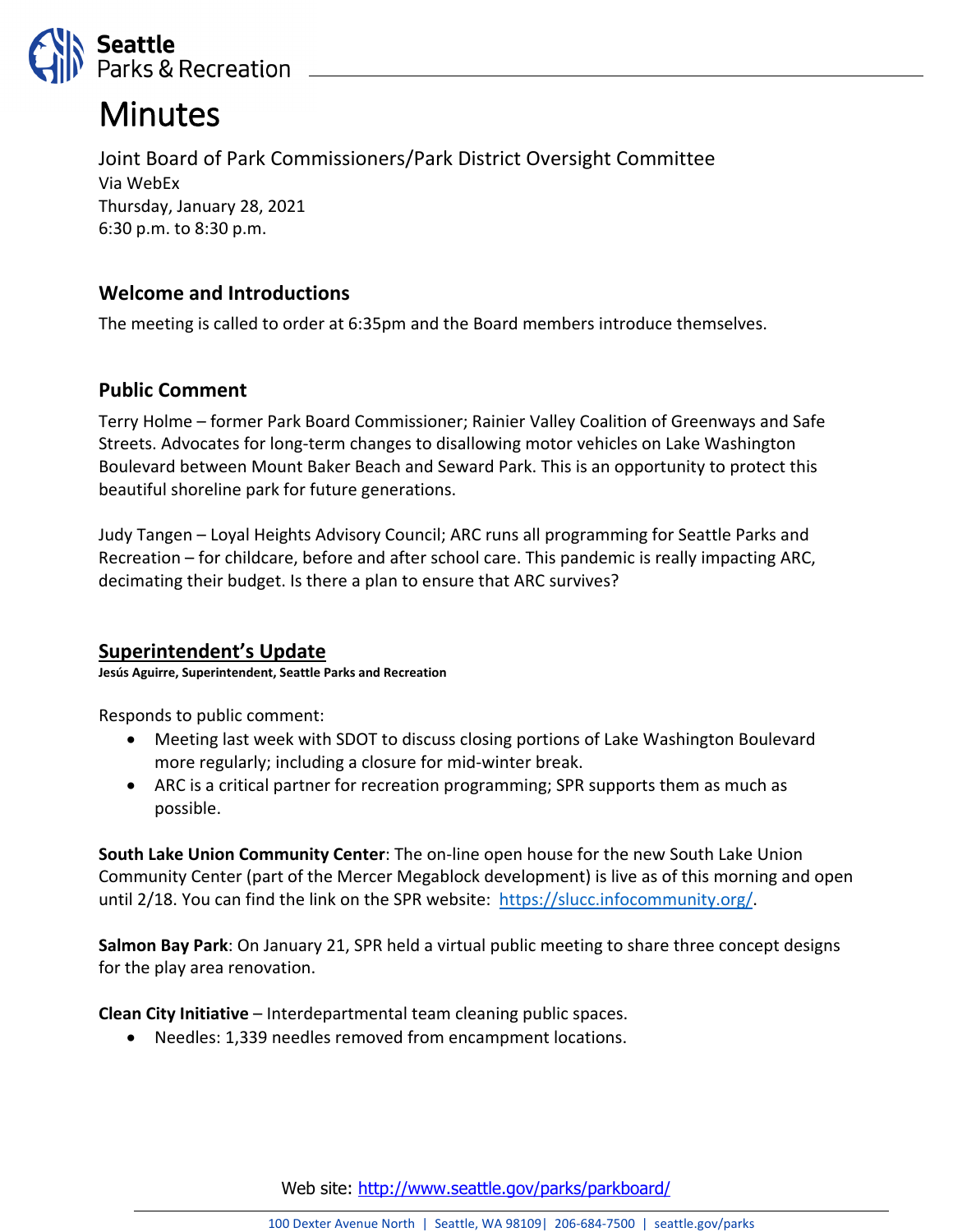• Pounds of Trash: 106,560 pounds of trash removed from 44 encampment locations and 2 park emphasis cleans.

• Park Emphasis Cleans/Jamboree locations: Meridian Playground and Woodland Park Financed through supplemental funding to surge the clean-up efforts.

**Indoor Shower Program**: Shower Program: We served 406 users from Jan. 20 through 26. Uplift NW served the most users: 140. Rainier was closed on Jan. 20 for repairs

**Food distribution:** Food Lifeline continues to distribute free food boxes (meat and vegetables) at the Rainier Beach Community Center on Wednesdays.

**ADA presentation at ET:** SPR Staff have been working on introducing a mandatory ADA training specific to each division. This training will include: learning to communicate differently-abled people

**RCO Board meeting re transferring Red Barn Ranch to North Rainier:** On Wednesday, January 26, 2021, the Recreation and Conservation Funding Board approved the City's request to transfer recreational covenants from the City's Red Barn Ranch property onto another property in the Seattle Parks and Recreation system – a site called the North Rainier Park. This step was part of a larger, ongoing effort to address the fact that the City no longer uses the Red Barn Ranch property for recreational purposes. The immediate next steps involve formalizing and getting City Council approval for the covenant transfer documents.

SPR is supportive of transferring the property to a BIPOC org that can leverage its' value and support Black farming org that can take advantage of the land.

Commissioner Sivarajan asks about the sanitation and resulting health issues in parks in letter from community member. SPR staff will provide the letter to Superintendent Aguirre and respond to the Boards about it.

Commissioner Lowe asks about what SPR staff are doing to ameliorate conditions around Williams Place Park. Superintendent Aguirre responds that staff clean their regularly and outreach efforts are ongoing.

Councilmember Lewis' Tiny house villages proposal – Superintendent Aguirre is supportive of improving housing and safety for homeless.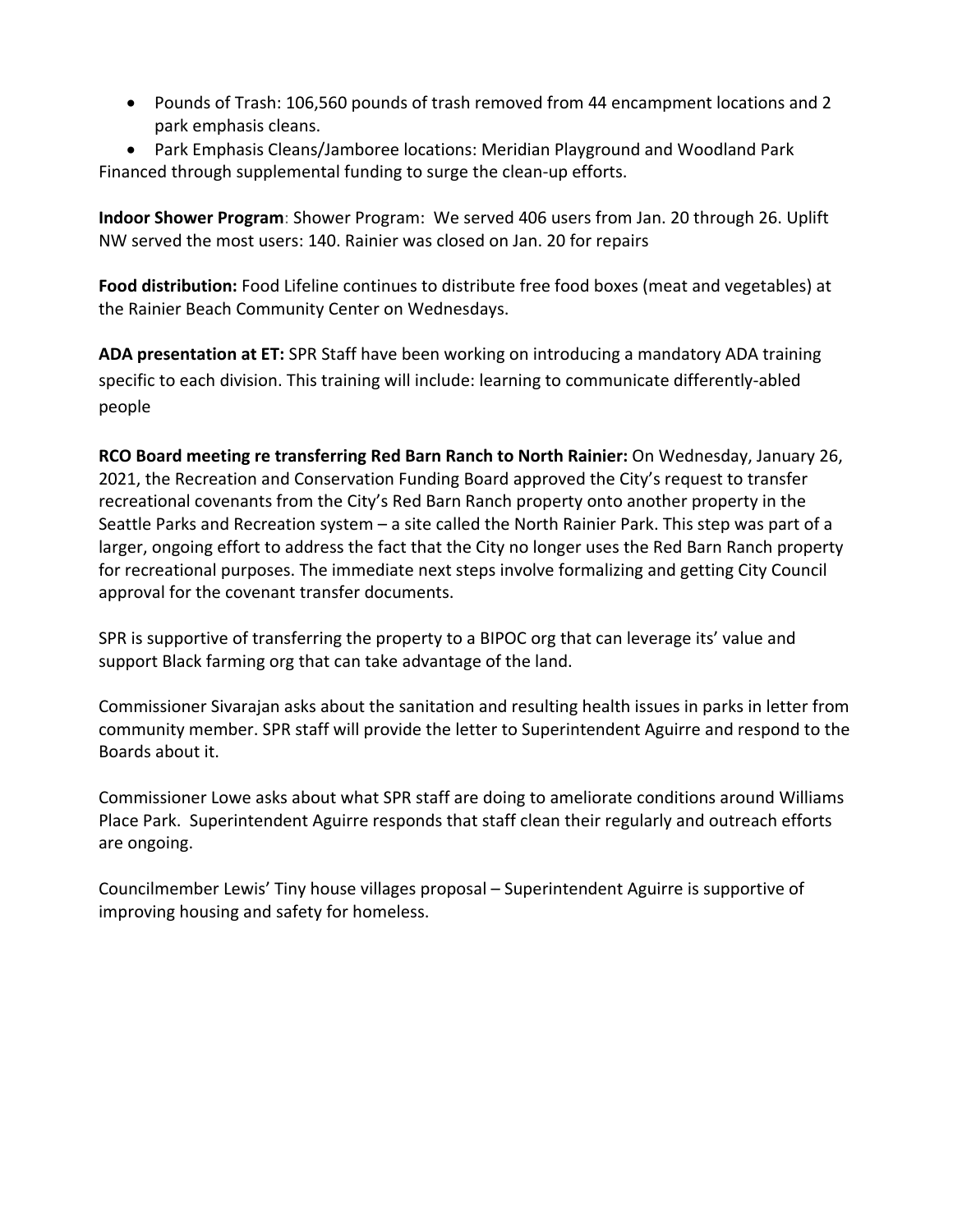# **Update: Park District Planning**

**Jesús Aguirre, Superintendent, Seattle Parks and Recreation**

Next 6-year Planning Cycle: 2023-2028

- SPR has made this decision given ongoing pandemic and economic uncertainty. We will continue delivering emergency services and focusing on supporting pandemic response and recovery before launching a long-term planning effort.
- There is still abundant work to be done -- particularly reexamining some of our recent commitments within new context the pandemic, economic downturn, and racial reckoning have introduced.
- Our 2021 efforts will include some focused outreach we will seek partnership & input from the Park Board on this work, keep PDOC in the loop as well.
- We will follow the 2021 model to develop a standalone "bridge year" for Park District funding for 2022 budget.
- Full cycle planning for 2023-2028 cycle will resume early 2022.

#### 2021

**Refresh & Reflect:**

- *Refresh:* Early in the year, SPR will be revisiting some materials seen before (some updated, some not) to refresh their memories on the analysis already done and questions already answered about the Park District in 2015-2020
- *Reflect:* As SPR works to report out on the first cycle of the Park District, SPR will reflect on major accomplishments and lessons learned.
- And discuss how to best describe the financial changes that occurred along the way as well as the disruption in normal programming associated with the pandemic – which will show up in the numbers and performance measures

**Reorient:***.* SPR will plan to engage in discussion around:

- Strategic Plan focusing efforts.
- Deepening commitment to equity.
- Parks and Recreation's role in recovery.
- Possible implications of all that on the next Park District planning effort.

Budget implications of the delay for projects not able to be evaluated/reviewed in the last cycle. Overhauling Major Projects Challenge Fund will result in disappointed community members due to delay in planning cycle. Superintendent Aguirre agrees, given what is happening, SPR and the Boards will need to have difficult discussions about how to prioritize funds.

Commissioner Byers is optimistic that President Biden will create a "New Deal" type package, has SPR started to identify projects that would qualify? Superintendent Aguirre says yes, the City is looking at this from a citywide perspective. Commissioner Byers asks if there's a citywide list to the capital project priorities. Superintendent Aguirre will see what can be shared.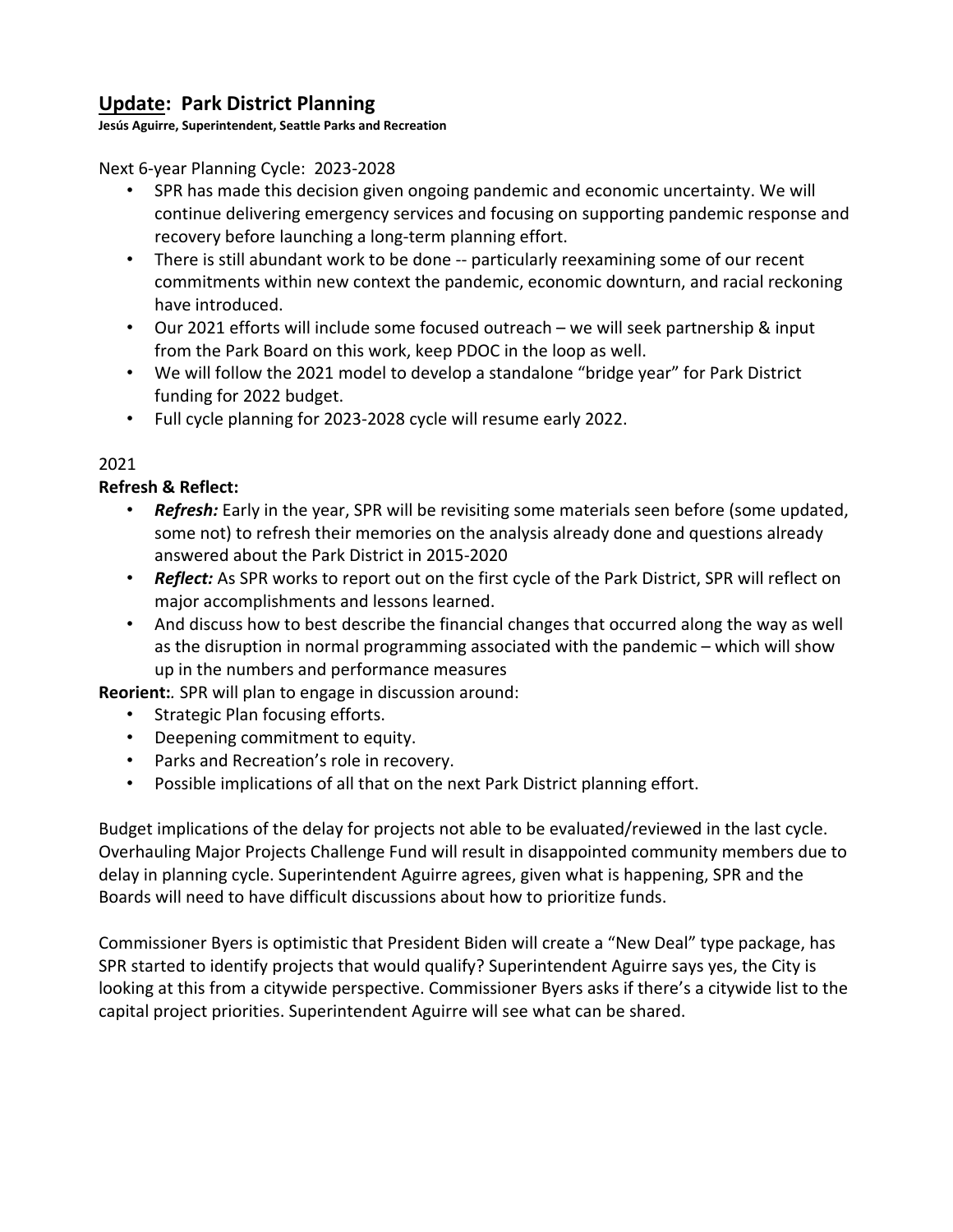Outdoor Recreation Legacy program – Great American Outdoors Act funding as a potential funding opportunity.

# **Discussion: Response to Board letter regarding Boards structure**

**Jesús Aguirre, Superintendent, Seattle Parks and Recreation**

Superintendent Aguirre reviews the 2021 Calendar for the Boards. Joint meetings will occur once a month on the 2<sup>nd</sup> Thursday and Board of Park Commissioners meetings on the 4<sup>th</sup> Thursdays. This will allow broader conversations about budget at one meeting, and more focused policy discussions at Park Board meetings.

Commissioner Farmer would like to schedule a Park Board retreat in October.

Seattle Parks and Recreation staffs and supports two department-wide community-based oversight boards/commissions: The Board of Park Commissioners (Park Board) and the Park District Oversight Committee (PDOC).

The Park Board recently sent a letter to Seattle Parks and Recreation requesting that we identify and present options on consolidating the Park Board and PDOC.

#### Concerns

Specific concerns raised by the Commissioners and PDOC members include:

- Ambiguity and overlap of efforts in communicating information and in discussions that occur in separate, parallel meetings.
- Confusion and frustration from members of the public on lack of clarity on how or whether they should engage with the Board, PDOC or both on issues.
- Uncertainty among Board and PDOC members on their respective and collective roles in advising the City on policies and funding.

# Park Board Roles & Responsibilities

The Board of Park Commissioners acts in an advisory capacity to the Mayor, City Council, Seattle Parks and Recreation and other City departments in respect to park and recreation matters.

Responsibilities and Board make-up are specified in SMC 3.26.010.

Consult with the Superintendent of Parks and Recreation on:

- Comprehensive plan and capital improvement program
- Policies for planning, development and implementation of policy
- Proposed SPR annual budget
- Hold public meetings for the purpose of reviewing park and recreation programs and objectives with community groups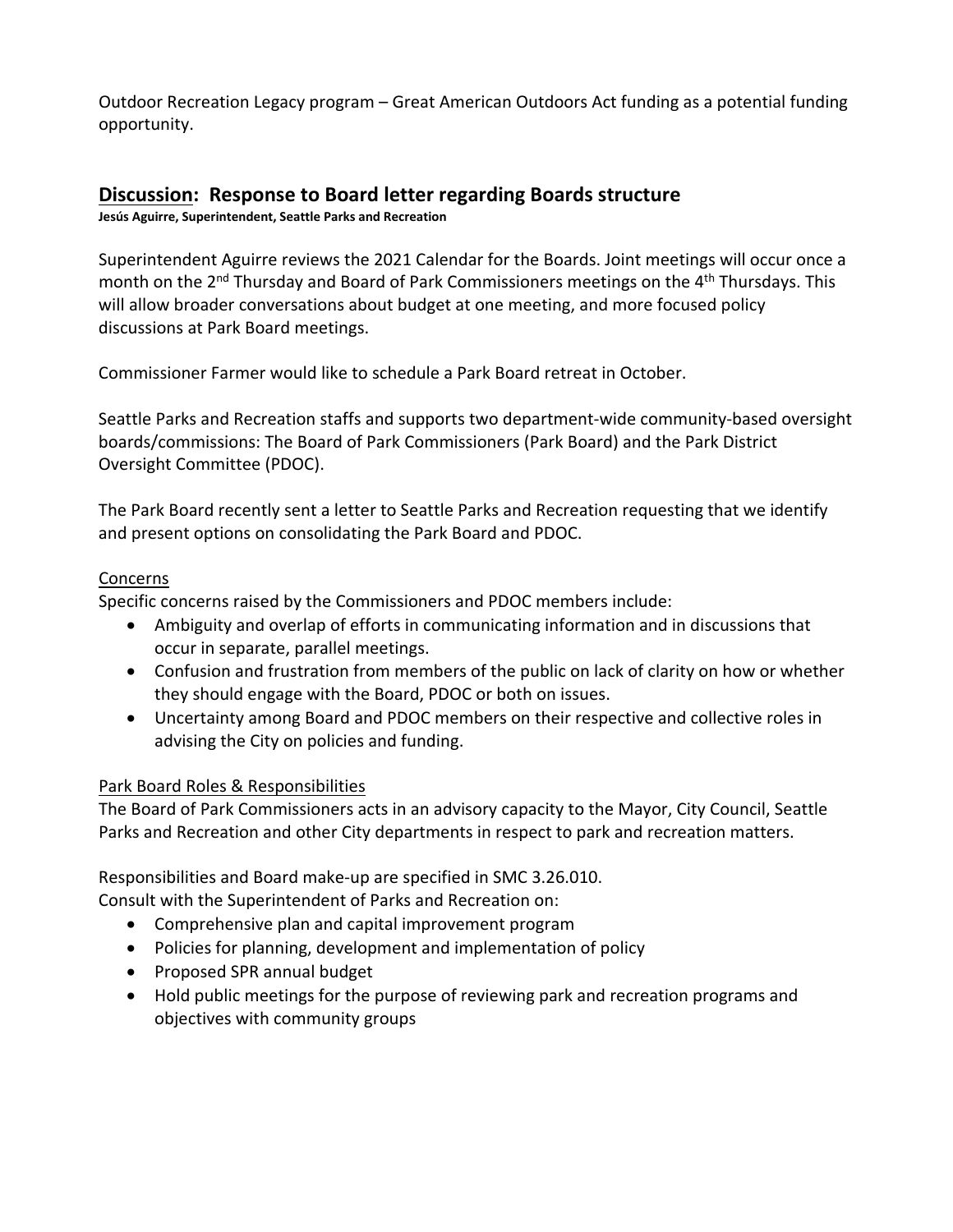## PDOC Roles & Responsibilities

Provide advice to the Mayor, City Council, and SPR Supt. related to the Seattle Park District.

The roles and responsibilities are laid out in the Interlocal Agreement and include providing the Mayor, Council, and Superintendent:

- Annual report on the progress of expenditures
- Mid-term report half-way through each 6-year period
- Public meetings to help inform recommendations to the Superintendent on the 6-year spending plan update
- Final report in advance of each 6-year update to the spending plan
- Major Project Challenge Fund evaluation
- Report to the Superintendent and Park Board on implementation and/or needed adjustments in services or spending.

PDOC was created to ensure specific accountability to MPD similar to what community had for prior levies. There will need to be engagement and messaging around this to ensure stakeholders understand rationale for change

#### PDOC & Park Board Membership and Terms

PDOC

- Representatives of the seven City Council districts
- Four City of Seattle commission representatives
- Four Citywide representatives (currently through a Park Board membership requirement)
- \**Positions are staggered 3-year terms*

#### Park Board

- The Board consists of 9 members
- Four appointed by the Mayor
- Four appointed by the City Council
- One is a young adult position (Get Engaged)
- \**Positions (aside from Get Engaged) are staggered 3-year terms*

#### Potential Option for Consolidation

- Consolidate the Board of Park Commissioners and PDOC. Merging these two advisory bodies would allow them to consider resources in the full context of SPR's overall funding, policies and needs.
- Utilize membership approach for current PDOC. Given the larger size of the Park District Oversight Committee (PDOC) as well as the inclusion of Council district representation and City Commission members, staff recommend utilizing its structure with broader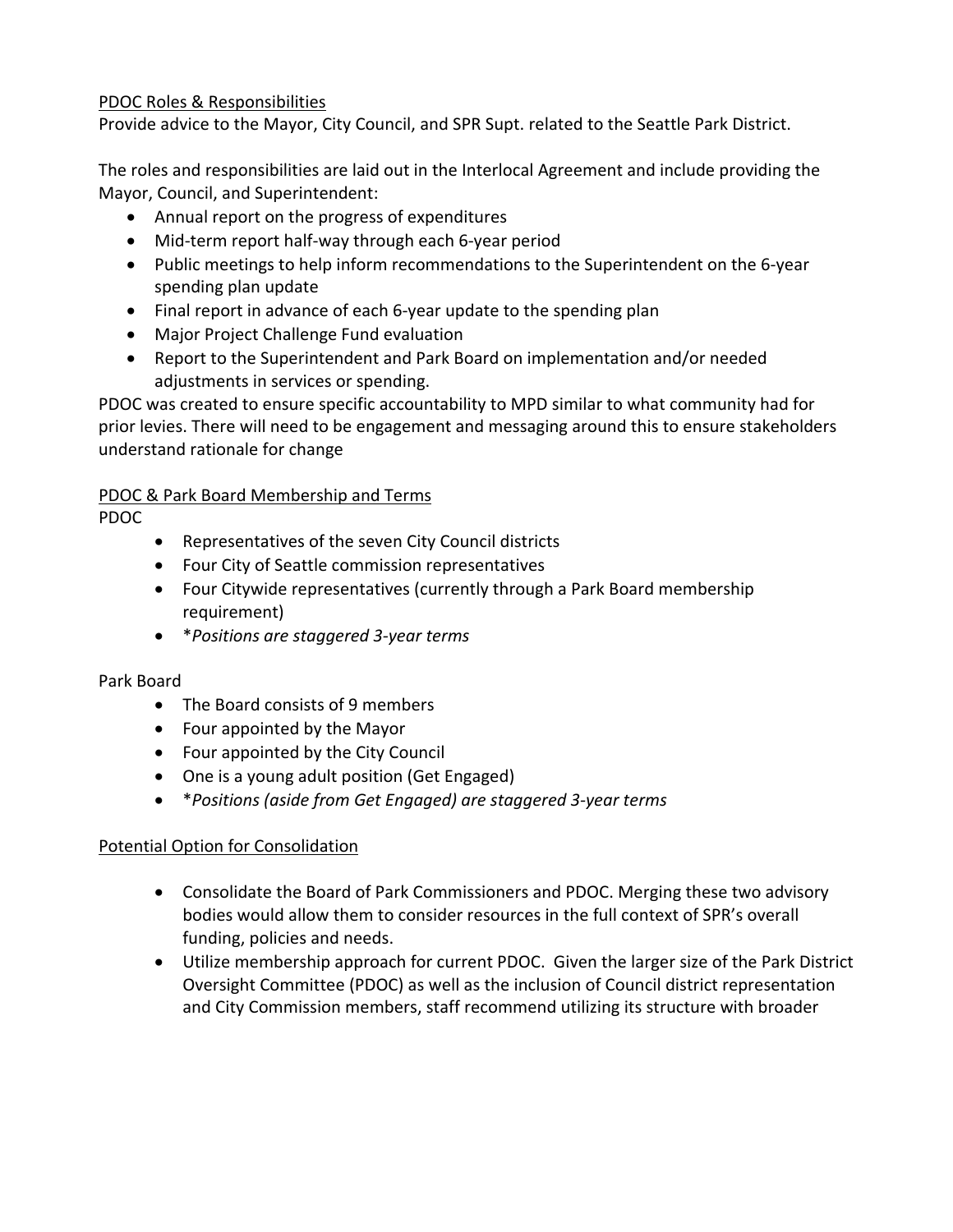representation of the City of Seattle and those we serve (elected officials have already endorsed this structure)

- This group of individuals could serve on a single entity, the Board of Park Commissioners. They could continue meeting twice a month and provide the functions currently assigned to the Park District Oversight Committee and the Board of Park Commissioners.
- The open seats would be filled with individuals that fill gaps in current membership and take into account diversity of representation based on background, areas of interest and/or expertise.

## Discussion

- The Interlocal Agreement was thoughtful to ensure broader community representation. The joint Boards has provided a lot of great discussions and better insights into issues that come before them.
- The 4 Park Board members on PDOC would be put into other seats.
- Challenging to make decisions as a PDOC member since they do not get the same department-wide perspective as the Board of Park Commissioners
- Critical to public engagement to make it clearer how the public may engage with the Board. Sub-committees are great for providing structure to Board issues.
- Continue discussion regarding what items come to a vote. Commissioners could use clarification.
- Suggest orientation/onboarding materials for new members.
- Adding another layer to PDOC duties and diluting the strength of the PDOC.
- Add another Get Engaged member or 2.
- Member recruitment Identify better ways to increase representation on the board and make it more accessible to apply.
- A planning commission member to help with upcoming Park District planning efforts.

# Legislative Action Needed for Changes

In order to consolidate the Board of Park Commissioners and PDOC the following legislative action would be required:

- Amend the current Seattle Park District Interlocal Agreement Provision 4.4 and Resolution 1 to reflect this work would be done by the newly combined committee.
- Amend SMC 3.26.010 to align the Park Board's charter with new responsibilities and membership requirements for the Board.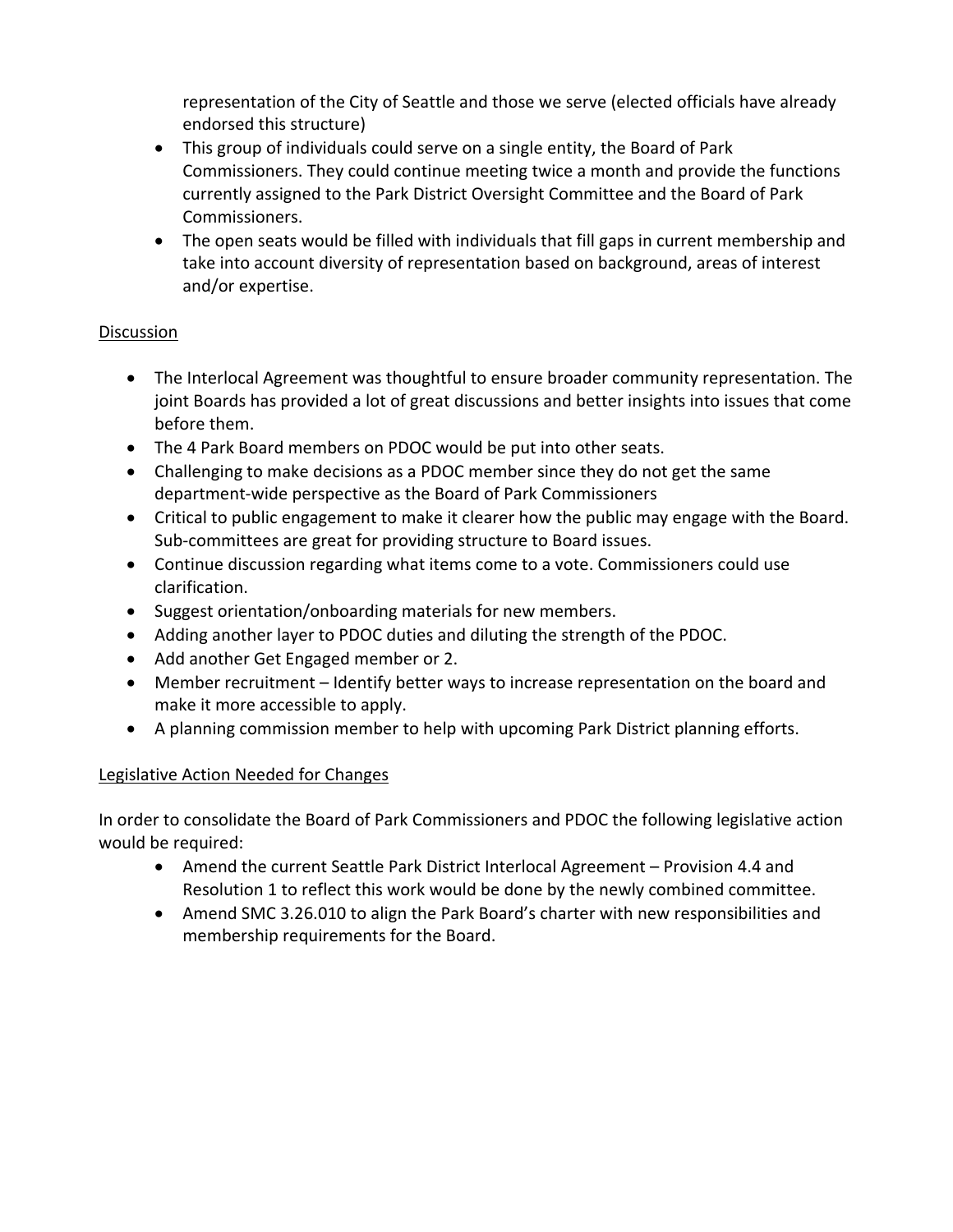## Timeline and Next Steps

March – May: Identify gaps that need to be filled and seek opportunities to attract qualified applicants.

June – September: Review applications, interview potential candidates and prepare legislation packets for City Council.

October – January 2022: Bring legislation to the City Council for consideration and approval. Onboard new members.

# Discussion & Questions

- New entity would maintain responsibilities of joint Boards. This should be articulated more clearly to the public.
- What are the Mayoral/ City Council appointment responsibilities of representatives?
- Flexibility of Commission representatives because needs may change over time.
- Serious care on composition and representation mindful of having diverse voices; BIPOC and various interests and specialties.
- Would SPR have to amend the Charter? SPR staff will follow-up.
- Does SPR anticipate these changes being controversial? SPR will need to be clear with the public. There will have to be a public process, so the public has an opportunity to chime in.
- Strong committee structure within the Board; What could subcommittees be? Commissioners to brainstorm and discuss at next opportunity.
- Strong executive committee will be really important.
	- Lessons learned before next meeting from current exec committee; executive committee members to brainstorm and discuss at next opportunity.
- More officers within the larger Board
- SPR staff will review comments and staff will work on a refined proposal and next steps.
- SPR staff to remain mindful of the amount of time and expectations for board members as they look at structure and process.
- March 11 will be the next Joint meeting for this topic to return to the Board.
- Remember that there are external Boards for Park Board representatives; ARC will need a new member when Dennis' term ends.
- Concerns and questions can be emailed to Rachel or Paula. Board and staff should be mindful about the pros and cons before decisions are made.
- So many appointments on PDOC are specific for districts or commissions, Commissioner Byers worries that there will be special interests instead of city-wide perspectives.
- Pros/Cons of restructure, background information regarding time commitment, responsibilities and obligations for each board.
- Consideration of timeline for research/legal constraints and challenges
- Transitional period of time in SPR and City; new administration will also change the focus and charge of the boards.